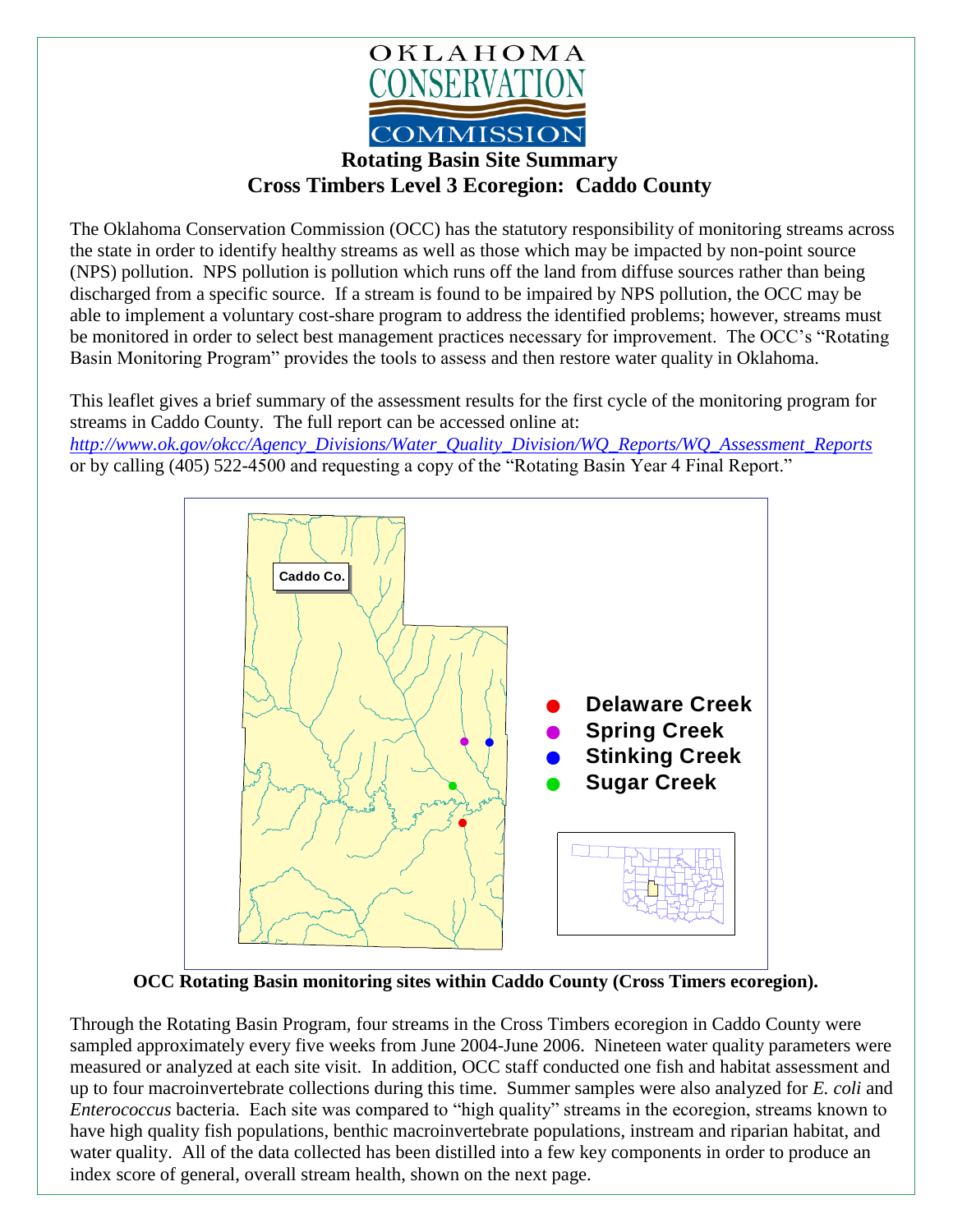**Summary of general stream health as determined by comparison to high quality streams in the Cross Timbers ecoregion and by assessment using Oklahoma State Water Quality Standards†.**

| -- ---- <i>-- --</i> J<br>moderate<br>good<br>poor | <b>Moderate</b>                    |                                 | -- <b>C</b> -------<br><b>Poor</b> |                               |
|----------------------------------------------------|------------------------------------|---------------------------------|------------------------------------|-------------------------------|
|                                                    | <b>Sugar</b><br><b>Creek</b>       | <b>Delaware</b><br><b>Creek</b> | <b>Stinking</b><br><b>Creek</b>    | <b>Spring</b><br><b>Creek</b> |
| <b>Overall Stream Health</b>                       | 35                                 | 35                              | 25                                 | 23                            |
| Phosphorus                                         | 5                                  | 5                               | 5                                  | 5                             |
| Nitrogen                                           | 5                                  | 5                               | 5                                  | 5                             |
| Ammonia                                            | 5                                  | 5                               | 5                                  | 5                             |
| Dissolved Oxygen                                   | 5                                  | 5                               | $-5$                               | 5                             |
| pH                                                 | 5                                  | 5                               | 5                                  | 5                             |
| Turbidity                                          | 5                                  | 5                               | 5                                  | 5                             |
| Salts (chloride, sulfate, TDS)                     | $-5$                               | $-5$                            | $-5$                               | $-5$                          |
| Fish                                               |                                    |                                 |                                    |                               |
| Macroinvertebrates                                 |                                    |                                 |                                    |                               |
| Instream/Riparian Habitat                          | 5                                  | 5                               | 5                                  |                               |
| Bacteria                                           | 3                                  | 3                               | 3                                  | $-5$                          |
|                                                    | Scale of 1-5 with 5 being the best |                                 |                                    |                               |

KEY:  $1 =$ significantly lower than high quality sites

3=not as good as high quality sites but not impaired

5=equal to or better than high quality sites in the area

-5=impaired by state standards

**Delaware Creek** (OK310830-01-0030G): This stream is on the state's 303(d) list<sup>†</sup> as impaired due chloride. The fish community is very poor compared to high quality sites in the ecoregion, and the macroinvertebrate community is moderately impaired. The bacteria levels are elevated but not enough to be impaired at this time.

**Spring Creek (OK310830-04-0010G):** This stream is on the state's 303(d) list† as impaired for bacteria, sulfates, and total dissolved solids. The fish community is very poor compared to high quality sites in the ecoregion, and the macroinvertebrate community is moderately impaired. The instream habitat is of significantly lower quality than high quality sites in the area.

**Stinking Creek (OK310830-04-0030K):** This stream is on the state's 303(d) list† as impaired for sulfates, total dissolved solids, and low dissolved oxygen. The bacteria levels are elevated but not enough to be impaired at this time. The fish community is poor compared to high quality sites in the ecoregion, and the macroinvertebrate community is moderately impaired.

**Sugar Creek** (**OK310830-05-0010D**): This stream is on the state's 303(d) list<sup>†</sup> as impaired for sulfates and total dissolved solids. The bacteria levels are elevated but not enough to be impaired at this time. The fish community is very poor compared to high quality sites in the ecoregion, and the macroinvertebrate community is moderately impaired.

† The use of Oklahoma Water Quality Standards to assess streams and the 2008 results are described in the DEQ's 2008 Integrated Report, accessible online at *http://www.deq.state.ok.us/wqdnew/305b\_303d/2008\_integrated\_report\_entire\_document.pdf*